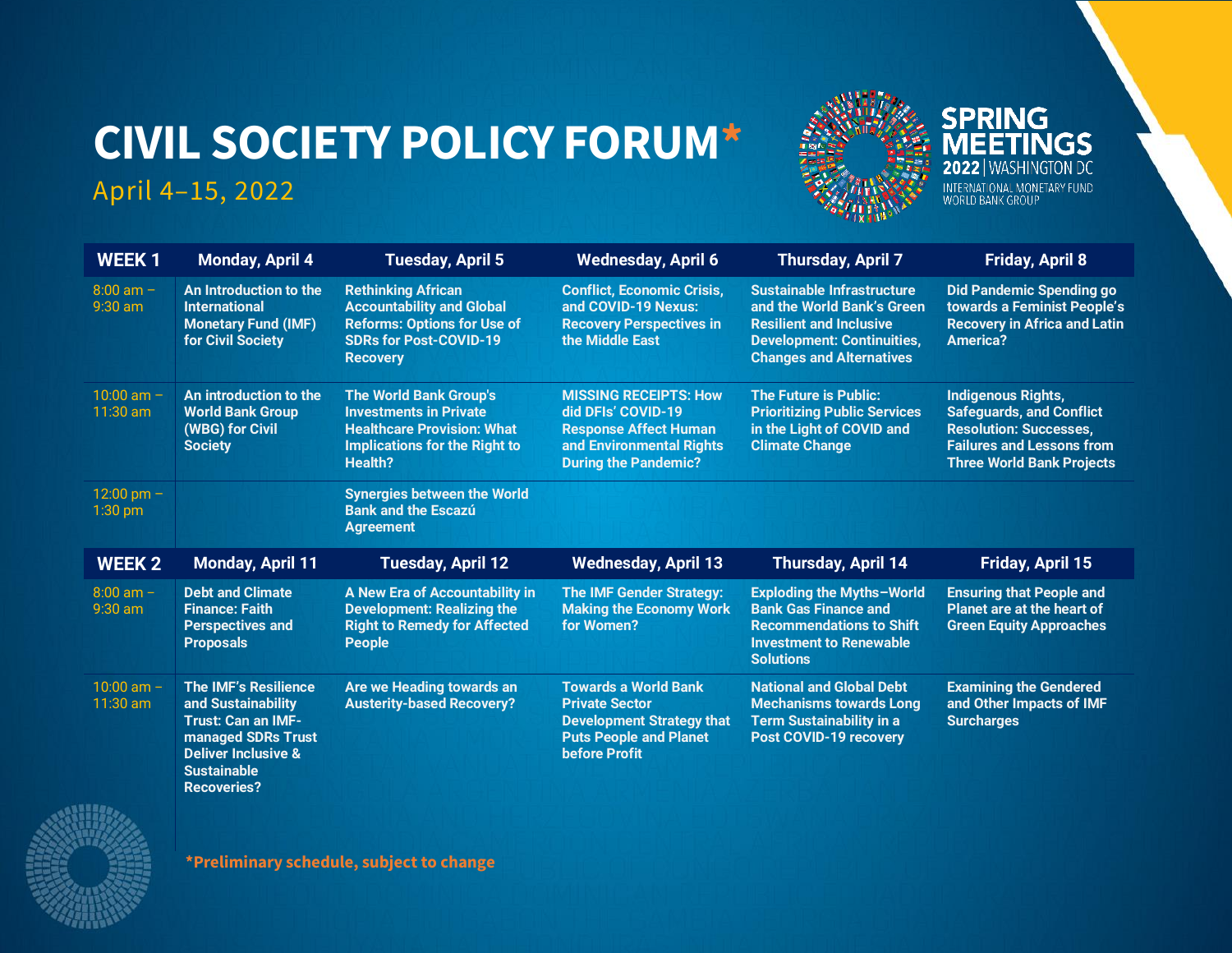## **WEEK 1 April 4–April 8, 2022**

## <span id="page-1-0"></span>**An introduction to the International Monetary Fund (IMF) for civil society**

**Monday, April 4, 2022**

8:00–9:30 am Washington, D.C. time (12:00-1:30 pm GMT)

Join Christoph Rosenberg, Deputy Director, Communications Department, as he runs you through an introduction for civil society organizations on the IMF, its mandate, how it works and how it is helping your countries in a context of crisis like the current pandemic. You will have the opportunity to ask questions during a 60-minute q/a session.

N.B: This session is not aimed for experts on the IMF, but for those who are starting to work on the Fund and are interested in developing their knowledge for their thematic or country work.

How to Join[: https://imf.webex.com/imf/j.php?MTID=m20626da993c8c583826d2342a4802b45](https://nam10.safelinks.protection.outlook.com/?url=https%3A%2F%2Fimf.webex.com%2Fimf%2Fj.php%3FMTID%3Dm20626da993c8c583826d2342a4802b45&data=04%7C01%7CAHowes%40imf.org%7C0dcd877d3ac84c954fdc08da12509a73%7C8085fa43302e45bdb171a6648c3b6be7%7C0%7C0%7C637842434951549195%7CUnknown%7CTWFpbGZsb3d8eyJWIjoiMC4wLjAwMDAiLCJQIjoiV2luMzIiLCJBTiI6Ik1haWwiLCJXVCI6Mn0%3D%7C3000&sdata=quoqMLT%2BgAgoLiRfB8NvrdM341y532sW7TQri%2BL7qo0%3D&reserved=0) *\*Simultaneous interpretation in French, Spanish and Arabic available when joining via Webex*

## <span id="page-1-2"></span>**An introduction to the World Bank Group (WBG) for civil society**

**Monday, April 4, 2022**

10:00–11:30 am Washington, D.C. time (2:00-3:30 pm GMT)

Join WB and IFC experts as they run you through an introduction for civil society organizations on the World Bank Group, its structure, mandate, how it works and how it is helping countries in the context of the current pandemic. You will have the opportunity to ask questions during a 30-minute question and answer session.

N.B: this session is not aimed for experts on the Bank Group, but for those who are starting to work in this context and are interested in developing their knowledge for their thematic or country work.

How to Join: https://worldbankgroup.webex.com/worldbankgroup/j.php?MTID=m06d900a3724dd7e4b81fe3a6bfca9ae3

#### <span id="page-1-1"></span>**Rethinking African Accountability and Global Reforms: Options for use of SDRs for Post-COVID 19 Recovery**

#### **Tuesday, April 5, 2022**

8:00–9:30 am Washington, D.C. time (12:00-1:30 pm GMT)

*AFRODAD, TJNA, SEATINI, ACEP – Ghana, TPI – Kenya Chapter, Stop the Bleeding Consortium – Africa*

**Session abstract:** The biggest problem Africa is facing is the accountable use development financing resources including SDRs. Accountability is multifaceted and complex and include national to global level reforms. Previous experiences prove that accountability has been failing. This session will revisit and rethink the repertoire of methods for a credible African Accountability Mechanism to absorb development resources in ways that deliver prosperity to Africans.

- **• Moderator:** Jason Braganza, Executive Director, AFRODAD
- **Panelist 1:** Abebe Aemro Selassie, Director, African Department, IMF
- **Panelist 2:** Ndinaye Sekwi Charumbira, Director, African Union
- **Panelist 3:** Prof Daniel Bradlow, University Professor, University of Pretoria
- **Panelist 4:** Jane S Nalunga, Executive Director, SEATINI Uganda

How to Join: [https://imf.webex.com/imf/j.php?MTID=m033480af8494a082c67481f2e9202b78](https://nam10.safelinks.protection.outlook.com/?url=https%3A%2F%2Fimf.webex.com%2Fimf%2Fj.php%3FMTID%3Dm033480af8494a082c67481f2e9202b78&data=04%7C01%7CAHowes%40imf.org%7C0dcd877d3ac84c954fdc08da12509a73%7C8085fa43302e45bdb171a6648c3b6be7%7C0%7C0%7C637842434951705437%7CUnknown%7CTWFpbGZsb3d8eyJWIjoiMC4wLjAwMDAiLCJQIjoiV2luMzIiLCJBTiI6Ik1haWwiLCJXVCI6Mn0%3D%7C3000&sdata=mkOCnL25Eg0xOx3lfWtSehnz449PIUwx1uYOojD0D5Q%3D&reserved=0) *\*Simultaneous interpretation in French available when joining via Webex*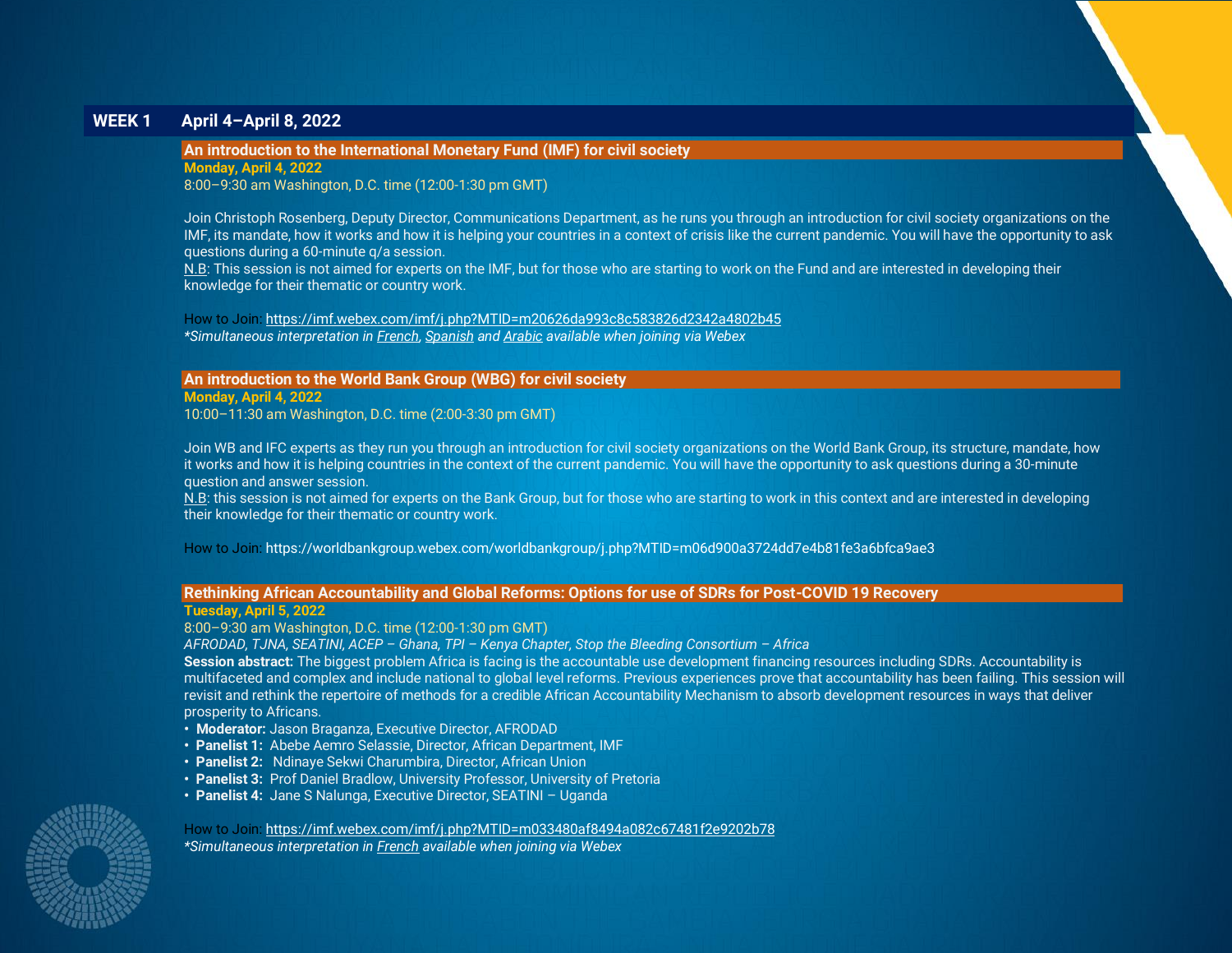## <span id="page-2-1"></span>**The WBG's Investments in Private Healthcare Provision: What Implications for the Right to Health?**

## **Tuesday, April 5, 2022**

10:00–11:30 am Washington, D.C. time (2:00-3:30 pm GMT)

*Global Initiative for Economic, Social and Cultural Rights, Global Justice Now, Initiative for Social and Economic Rights, OXFAM, People's Health Movement-Europe (PHM-Europe), Public Services International (PSI), SID, STOPAIDS, Viva Salud, Wemos, Eurodad*

**Session abstract:** While an important part of the WBG strategy to respond to Covid-19 consists in mobilizing private investment, private healthcare services pose challenges for equitable access. The session will present case studies showing how private sector engagement in healthcare might have negative impacts on the enjoyment of the right to health.

- **• Moderator:** James Cole, Senior Advocacy Advisor, STOPAIDS
- **• Panelist 1:** Marco Angelo, Global Health Advocate, Wemos
- **•** Panelist 2: Rossella De Falco, Programme Officer on the Right to Health, GI-ESCR
- **Panelist 3:** Allana Kembabazi, Program Manager, Global Health Program, ISER

**How to Join:** https://worldbankgroup.webex.com/worldbankgroup/j.php?MTID=m6d8f2c58e372d411a53ae41638ef4709

## <span id="page-2-0"></span>**Synergies between the World Bank and the Escazú Agreement**

## **Tuesday, April 5, 2022**

12:00–1:30 pm Washington, D.C. time (4:00-5:30 pm GMT)

*Coordinadora de las Organizaciones Indígenas de la Cuenca Amazónica (COICA), AIDESEP, DAR, Regional Coalition for Transparency and Participation, GREFI*

Session abstract: This session proposes synergies between the World Bank and the Escazu Agreement, so that its policy and loans are aligned to the principles of the treaty, following the IDB precedent. It is based on the situation of the communities of Ucayali - Peru and the challenges of implementing the Development Policy Loan (DPL).

- **• Moderator:** Nadino Calapucha, Coordinador técnico del Programa de Defensa de Defensores y Defensoras Indígenas (PDDD), COICA
- **• Panelist 1:** José Gregorio Díaz Mirabal, Coordinator General, COICA
- **• Panelist 2:** Miguel Guimaraes, Vice President, AIDESEP (TBC)
- **• Panelist 3:** Sintiablanqueli Portocarreotamani, Lideresa, CORPIAA

**• Panelist 5**: Leoncio Ugarte Guerra, Coordinador del Proyecto FIP de Atalaya del Programa Nacional de Conservación de Bosques, Ministerio del Ambiente del Perú (MINAM)

**How to Join:** Link will be updated here

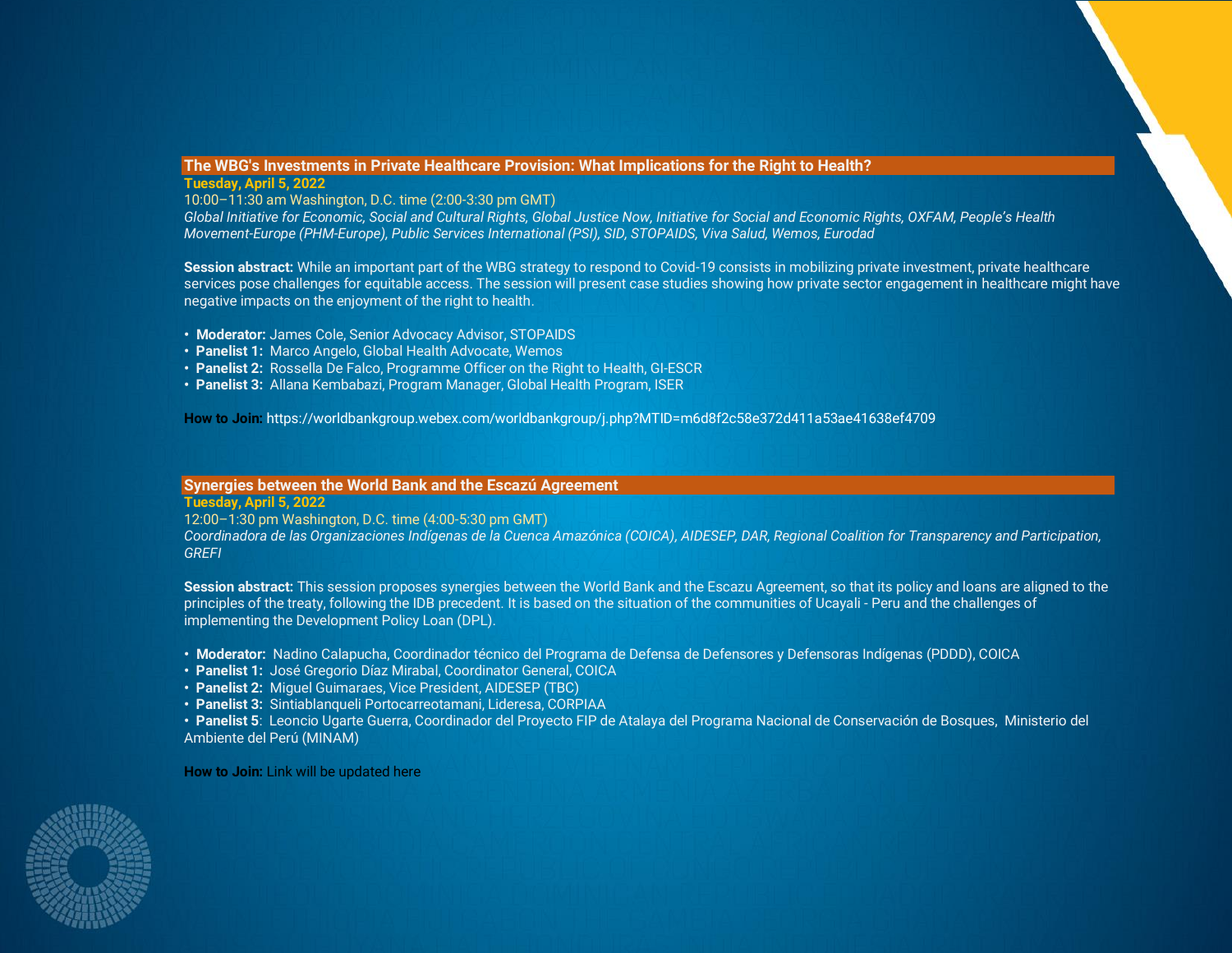## **Conflict, Economic Crisis, and COVID-19 Nexus: Recovery Perspectives in the Middle East**

**Wednesday, April 6, 2022** 8:00–9:30 am Washington, D.C. time (12:00-1:30 pm GMT) *Syrian Centre for Policy Research (SCPR)*

**Session abstract:** The Syrian Center for Policy Research (SCPR) will moderate a discussion that demonstrates the impact of COVID-19 related policies and interventions adopted by local and international actors on conflict and crises dynamics in the Middle East. Specifically, the session will diagnose the impact on inequality, poverty, conflict economies and human security. The session also aims to critically assess the potential IMF/WB interventions for post COVID-19 recovery in such contexts, and suggests a civil society perspective for a recovery that counters conflict and crises' foundations.

- **Moderator:** Dr. Rabei Nasser, Co-Founder and researcher, Syrian Centre for Policy Research
- **Panelist 2:** Dr. Marie-Noëlle AbiYaghi, Co-Director, The Centre for Social Sciences Research and Action
- **• Panelist 3:** Dr. Harun Onder, Senior Economist, World Bank Group
- **• Panelist 4:** Dr. Omar Dahi, Project Director, Associate Professor of Economics, Security in Context, Hampshire College

**How to Join:** <https://imf.webex.com/imf/j.php?MTID=m1c053538dd9ea97f162cd8a042fb0d9e> *\*Simultaneous interpretation in Arabic available when joining via Webex*

## <span id="page-3-0"></span>**MISSING RECEIPTS: How did DFIs' COVID-19 Response Affect Human and Environmental Rights during the Pandemic?**

**Wednesday, April 6, 2022**

10:00–11:30 am Washington, D.C. time (2:00-3:30 pm GMT)

*IAP, FARN, DAR, AWC, Eurodad, NGO Forum on ADB, Coalition for Human Rights in Development*

**Session abstract:** In order to respond to the pandemic, the WBG and other DFIs positioned themselves as central players for the global economic and social recovery, committing billions of dollars. Civil society and communities have identified gross transparency and accountability gaps. Where has this funding gone? How have funds been utilized?

- **Moderator:** Leandro Gomez, Coordinator of Investment and Rights Program, Fundación Ambiente y Recursos Naturales (FARN) Argentina
- **Panelist 1:** Gustavo Zullo, Researcher, International Accountability Project
- **Panelist 2:** Amy Ekdawi, Co- Director, Arab Watch Coalition
- **• Panelist 3:** Denisse Linares Suarez, Amazon program Specialist, Derecho, Ambiente y Recursos Naturales Perú

**How to Join:** https://worldbankgroup.webex.com/worldbankgroup/j.php?MTID=m28aa5b8196db2da8c8f7c9bba936eb8b

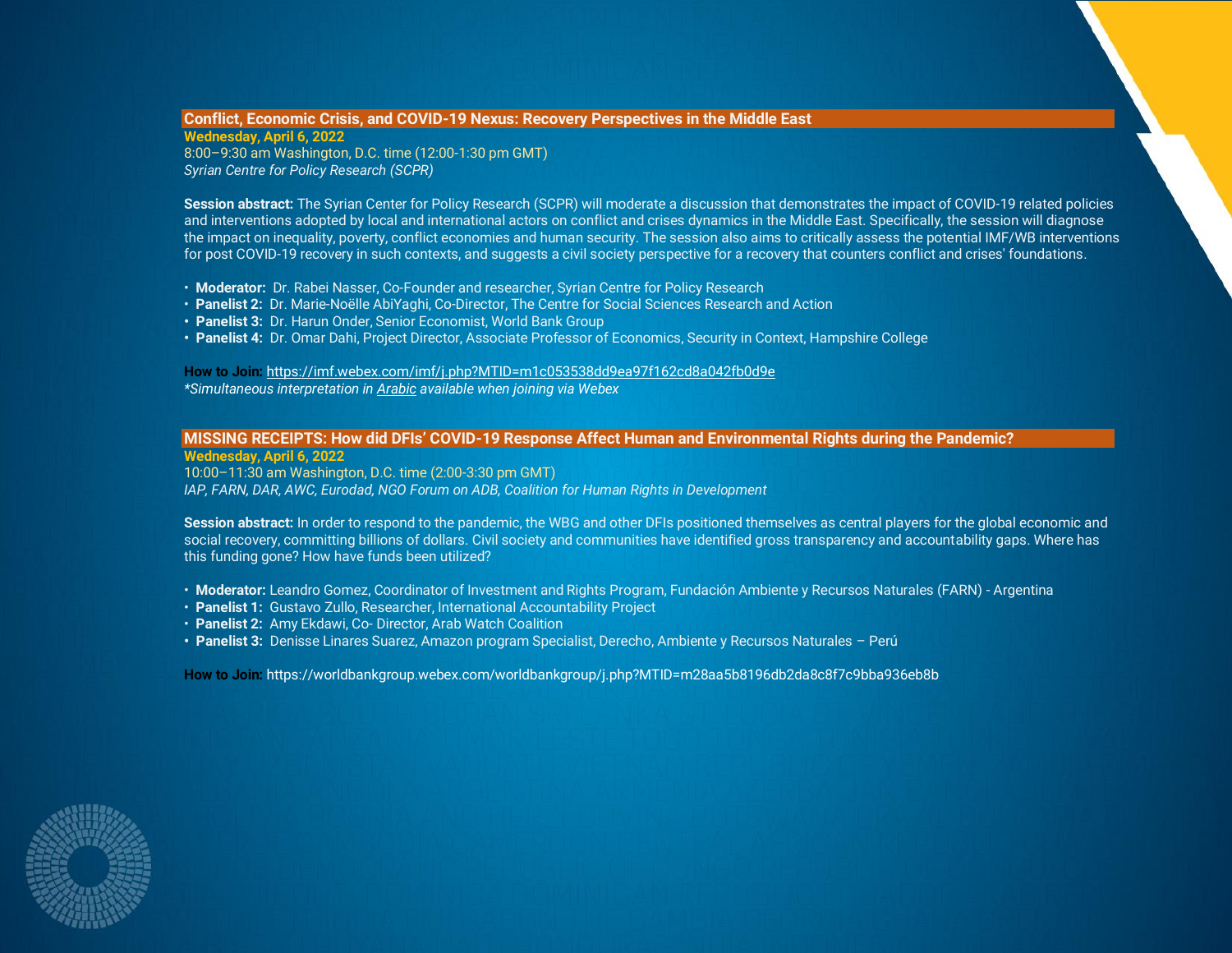## <span id="page-4-0"></span>**Sustainable Infrastructure and the World Bank's Green Resilient and Inclusive Development: Continuities, Changes and Alternatives Thursday, April 7, 2022**

8:00–9:30 am Washington, D.C. time (12:00-1:30 pm GMT) *Reality of Aid, Eurodad, Bretton Woods Project, IBON International, Society for International Development, LATINDADD, AFRODAD*

**Session abstract:** This panel investigates the World Bank's new GRID Approach and its impact on the provision of sustainable infrastructure. It seeks to contribute to an urgent discussion about the nature of and remedies to the infrastructure gap identified by middle and low-income countries, the UN and the World Bank.

- **• Moderator:** Flora Sonkin, Policy Research Officer, Society for International Development
- **• Panelist 1:** Adrian Chikowore, Policy and Research Consultant, AFRODAD
- **• Panelist 2:** David Cruz, Researcher, Ambiente Y Sociedad
- **• Panelist 3:** Jiten Yumnam, Secretary, Center for Research and Advocacy Manipur
- **Panelist 4:** Vivien Foster, Chief Economist, Infrastructure Practice Group, World Bank

**How to Join:** https://worldbankgroup.webex.com/worldbankgroup/j.php?MTID=m81f4938cb41ca310f7441bf01dbee535

## <span id="page-4-1"></span>**The Future is Public: Prioritizing Public Services in the Light of COVID and Climate Change**

**Thursday, April 7, 2022** 10:00–11:30 am Washington, D.C. time (2:00-3:30 pm GMT) *ActionAid, PSI, ITUC/GU, Oxfam, GI-ESCR, Eurodad, SID, TNI, WEMOS, ISER*

**Session abstract:** IMF and World Bank loans, policy advice and research profoundly affect the fiscal space available for investment in public services and the direction of public service reforms. What needs to change in the light of COVID-19 and the climate crisis? This session will share the latest research and explore alternatives.

- **Moderator:** Jean Saldanha, Director, EURODAD
- **• Panelist 1:** Nyaradzayi Gumbonzvanda, Executive Director / former board chair / AU Goodwill Ambassador. Rozaria Memorial Trust / ActionAid International
- **• Panelist 2:** Federico Davila, Vice-President, Public Services International (PSI)
- **• Panelist 3:** Mauricio Soto, Deputy Chief, Expenditure Policy Division, Fiscal Affairs Department
- **Panelist 4:** Alberto Rodriguez, Director for Strategy and Operations in Human Development, World Bank

How to Join: [https://imf.webex.com/imf/j.php?MTID=ma0e1e2f0892e3a627219a7117d97b866](https://nam10.safelinks.protection.outlook.com/?url=https%3A%2F%2Fimf.webex.com%2Fimf%2Fj.php%3FMTID%3Dma0e1e2f0892e3a627219a7117d97b866&data=04%7C01%7CAHowes%40imf.org%7C0dcd877d3ac84c954fdc08da12509a73%7C8085fa43302e45bdb171a6648c3b6be7%7C0%7C0%7C637842434951705437%7CUnknown%7CTWFpbGZsb3d8eyJWIjoiMC4wLjAwMDAiLCJQIjoiV2luMzIiLCJBTiI6Ik1haWwiLCJXVCI6Mn0%3D%7C3000&sdata=qAQfqv2axwkOlZqmKLoOKOyXefuBsHeAQEncmS%2FcWmE%3D&reserved=0) *\*Simultaneous interpretation in French available when joining via Webex*

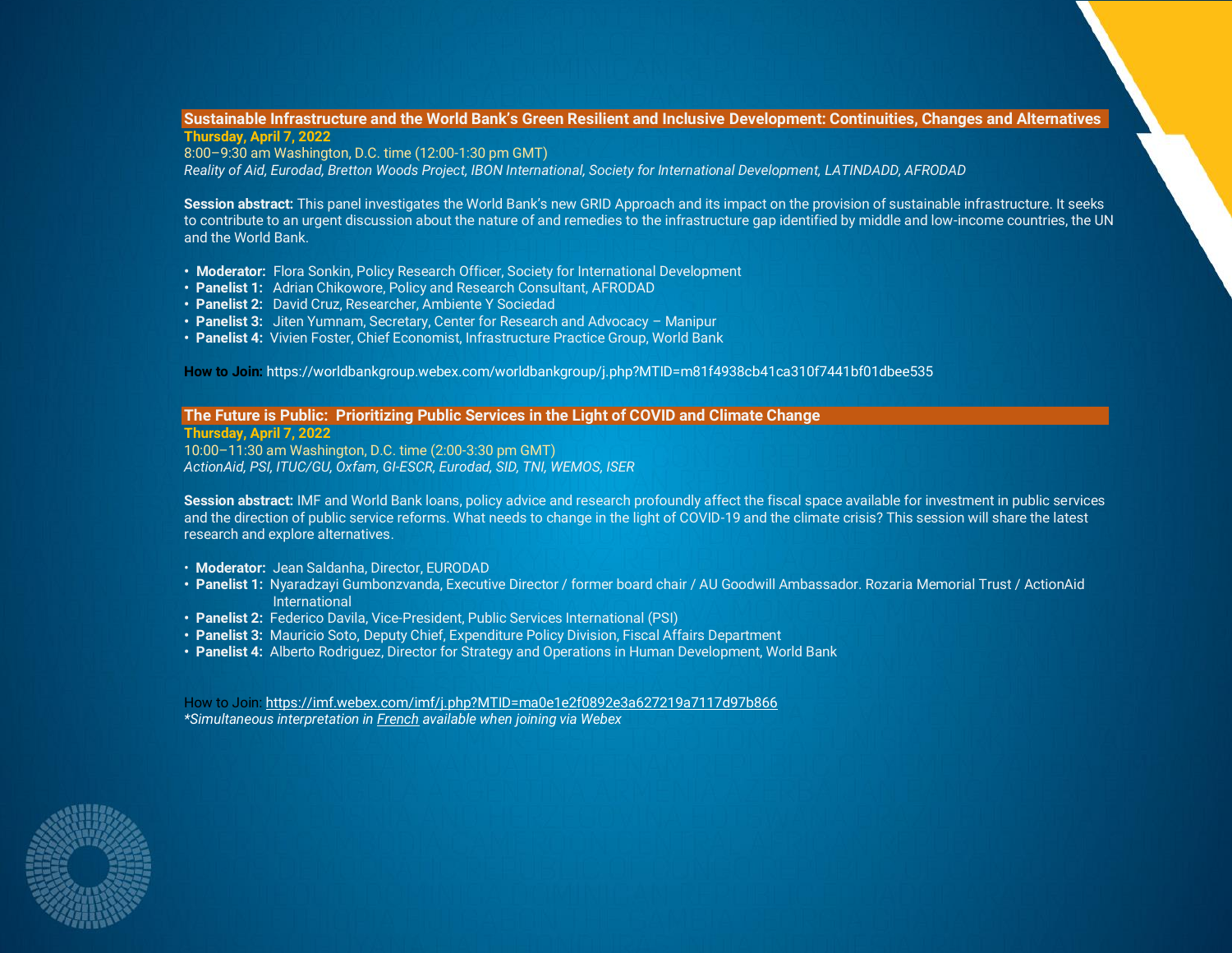## <span id="page-5-0"></span>**Did Pandemic Spending Go Towards a Feminist People's Recovery in Africa and Latin America?**

**Friday, April 8, 2022** 8:00–9:30 am Washington, D.C. time (12:00-1:30 pm GMT) *Financial Transparency Coalition, Akina Mama wa Afrika, LATINDADD, TJN-A, SPII, Christian Aid, CBGA*

**Session abstract:** Only a small proportion of pandemic stimulus spending in the global South has been mobilised to help people most impacted by the crisis. Recovery spending in both Africa and Latin America led to rising gender inequality. The role of the IMF is assessed concerning fiscal space and gender inequality.

- **• Moderator:** Happy Pant, Policy Engagement Lead, Centre for Budget Governance and Accountability (CBGA)
- **• Panelist 1:** Stella Agara, Economic Justice and Climate Action Lead, Akina Mama Wa Afrika
- **• Panelist 2:** Klelia Guerrero, Economist, LATINDADD
- **• Panelist 3:** Ishmael Zulu, Tax Justice Network Africa
- **• Panelist 4:** Abebe Aemro Selassie, Director, African Department, IMF

**How to Join:** [https://imf.webex.com/imf/j.php?MTID=m36268ed93a8cb6496c322d1bc520f802](https://nam10.safelinks.protection.outlook.com/?url=https%3A%2F%2Fimf.webex.com%2Fimf%2Fj.php%3FMTID%3Dm36268ed93a8cb6496c322d1bc520f802&data=04%7C01%7CAHowes%40imf.org%7C0dcd877d3ac84c954fdc08da12509a73%7C8085fa43302e45bdb171a6648c3b6be7%7C0%7C0%7C637842434951705437%7CUnknown%7CTWFpbGZsb3d8eyJWIjoiMC4wLjAwMDAiLCJQIjoiV2luMzIiLCJBTiI6Ik1haWwiLCJXVCI6Mn0%3D%7C3000&sdata=I52CXG%2FZInIJMPdbDOFGaYEUlU28MiVlOIoT8XWnmac%3D&reserved=0) *\*Simultaneous interpretation in French and Spanish available when joining via Webex*

## <span id="page-5-1"></span>**Indigenous Rights, Safeguards, and Conflict Resolution: Successes, Failures and Lessons from Three World Bank Projects**

**Friday, April 8, 2022**

10:00–11:30 am Washington, D.C. time (2:00-3:30 pm GMT) *Bank Information Center, Accountability Research Center, Fundacion Tierra, Asociación Interétnica de Desarrollo de la Selva Peruana*

Session abstract: The panel will share how effective engagement with Indigenous Peoples groups improved World Bank project design and outcomes in Peru, Bolivia, and Nicaragua. Panelists will share their experience and recommendations on how the Bank can use its influence to better support the role of Indigenous Peoples in WB-funded projects.

- **Moderator:** Rachel Nadelman, Policy Advisor, Accountability Research Center
- **Panelist 1:** Roberto Espinoza, Senior Technical Advisor, AIDESEP (Peru)
- **Panelist 2:** Mario Paniagua, Program Manager, Fundacion Tierra (Bolivia)
- **Panelist 3:** Carolina Juaneda, Program Manager, Bank Information Center
- **Panelist 4:** Gabriel Quijandría, ex Minister of Environment, MINAM Perú
- **Panelist 5:** Kennan W. Rapp, Sr. Social Specialist, LAC, World Bank

**How to Join:** Link will be updated here

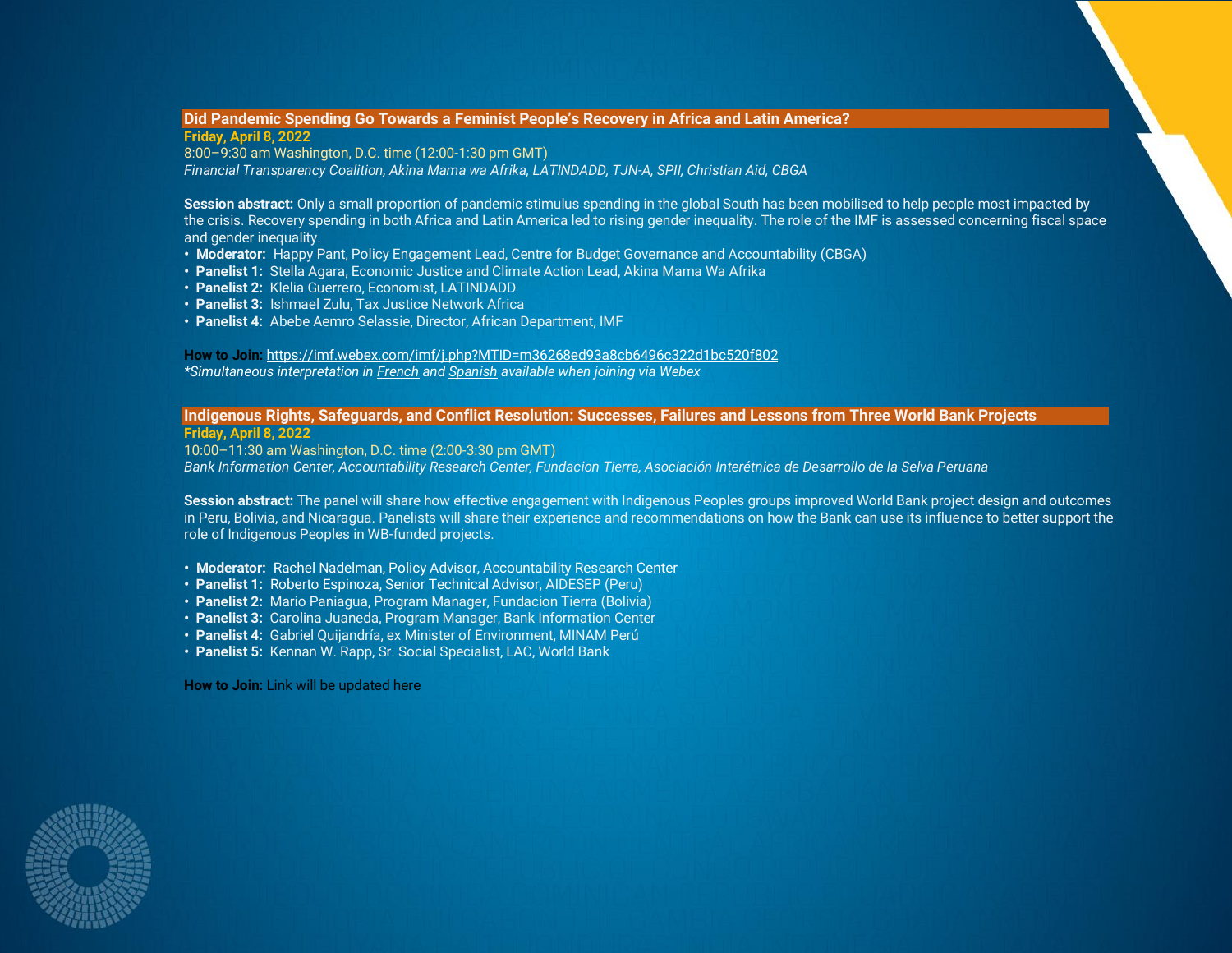## **WEEK 2 April 11–April 15, 2022**

## <span id="page-6-0"></span>**Debt and Climate Finance: Faith Perspectives and Proposals**

**Monday, April 11, 2022**

8:00–9:30 am Washington, D.C. time (12:00-1:30 pm GMT)

*World Council of Churches, World Communion of Reformed Churches, Lutheran World Federation, World Methodist Council & Council for World Mission*

**Session abstract:** Church and community leaders from climate-vulnerable countries will share lived experiences on the intersections between debt and climate change. In dialogue with the World Bank, they will bring proposals for responding to the debt crisis as well as financing climate change adaptation and resilience-building. The session will highlight the moral imperative to tackle the debt-climate nexus, prevent needless human suffering and promote planetary restoration.

- **Moderator:** Dr Barry Herman (USA), Member of Advisory Board, Social Justice in Global Development
- **Panelist 1:** Rev James Bhagwan (Fiji), General Secretary, Pacific Conference of Churches
- **• Panelist 2:** Sofia Gebreyes (Ethiopia), Country Director, Lutheran World Federation Ethiopia
- **Panelist 3:** Amb David Comissiong (Barbados), Barbados' Ambassador to Caricom
- **Panelist 4:** Lea Hakim, Senior Economist, Macroeconomics, Trade and Investment, World Bank
- **Panelist 5:** Valerie Hickey, Environment and Natural Resources Global Practice Manager, World Bank

**How to Join:** https://worldbankgroup.webex.com/worldbankgroup/j.php?MTID=m2c6a2270d8c8df12a0af0b121cae0b27

## <span id="page-6-1"></span>**The IMF's Resilience and Sustainability Trust: Can an IMF-managed SDRs Trust Deliver Inclusive & Sustainable Recoveries? Monday, April 11, 2022**

10:00–11:30 am Washington, D.C. time (2:00-3:30 pm GMT) *BU GDPC, AFRODAD, BWP, Caritas Africa, CAFOD, CAID, CEPR, Eurodad, FEMNET, FTC, GPF, GCAP, ISER, ITUC, JUBILEE UK, JUBILEE USA, LATINDADD,* 

*Oxfam Int, Recourse, SocDevJustice, TWN, WEED*

**Session abstract:** Special Drawing Rights (SDRs) have the potential to become a key mechanism for financing a just transition to climate-resilient economies and supporting the Covid-19 recovery. Following its historic allocation of \$650 billion in SDRs, the IMF has proposed a Resilience and Sustainability Trust to facilitate the re-channeling of these resources to vulnerable countries. This panel will explore the Fund's proposal, contrasting it with [principles](https://medium.com/@OxfamIFIs/civil-society-organizations-call-for-principles-for-fair-channeling-of-special-drawing-rights-2f3795cdb14c) for fair SDR re-channeling set out in the CSO letter to the G20 in September 2021. The session will assess the value of SDRs, including through potential future allocations, in contributing to financing climate action and pandemic preparedness via meeting ambitious, nationally-determined goals.

- **Moderator:** Chiara Mariotti, Senior policy and advocacy officer, Eurodad
- **Panelist 1:** Sara Jane Ahmed, Finance advisor, Vulnerable 20 (V20), member of Taskforce on Climate, Development and the IMF
- **Panelist 2:** Andres Arauz, Senior Research Associate, CEPR
- **Panelist 3:** Fr. Charles Chilufya, Justice & Ecology Director, Jesuit Conference of Africa & Madagascar
- **Panelist 4:** Arnaud Buissé, Executive Director, France, IMF

**How to Join:** [https://imf.webex.com/imf/j.php?MTID=m43116f0d9ec9a395e1d32326f8cbcb49](https://nam10.safelinks.protection.outlook.com/?url=https%3A%2F%2Fimf.webex.com%2Fimf%2Fj.php%3FMTID%3Dm43116f0d9ec9a395e1d32326f8cbcb49&data=04%7C01%7CAHowes%40imf.org%7C0dcd877d3ac84c954fdc08da12509a73%7C8085fa43302e45bdb171a6648c3b6be7%7C0%7C0%7C637842434951705437%7CUnknown%7CTWFpbGZsb3d8eyJWIjoiMC4wLjAwMDAiLCJQIjoiV2luMzIiLCJBTiI6Ik1haWwiLCJXVCI6Mn0%3D%7C3000&sdata=4tPb1Ay1kEvi4%2BJ9O%2FlLwAFIrqZ81t%2BNzIGOO6vgEpA%3D&reserved=0) *\*Simultaneous interpretation in French, Arabic and Spanish available when joining via Webex*

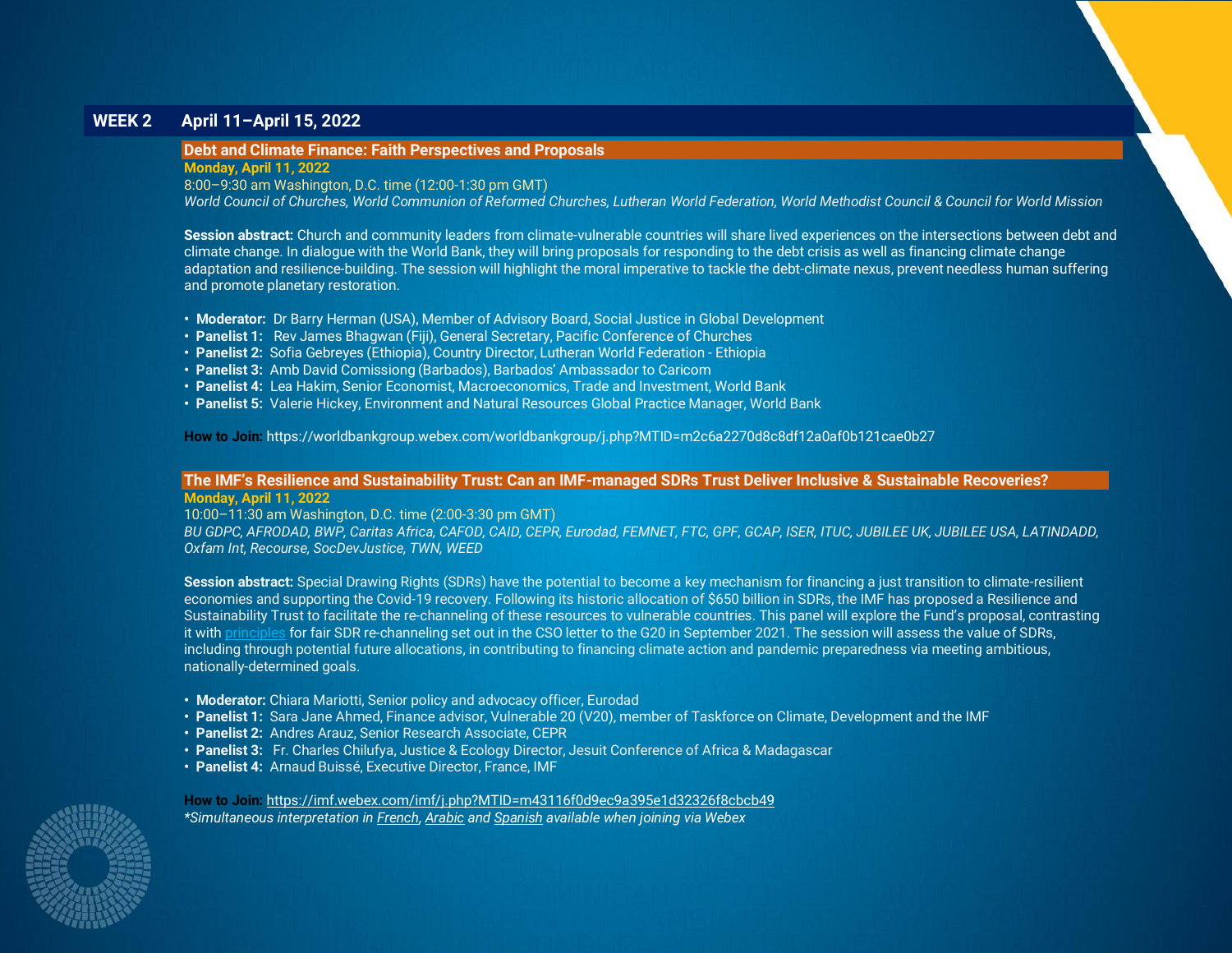## <span id="page-7-0"></span>**A New Era of Accountability in Development: Realizing the Right to Remedy for Affected People**

**Tuesday, April 12, 2022**

8:00–9:30 am Washington, D.C. time (12:00-1:30 pm GMT)

*Inclusive Development International, Accountability Counsel, Bank Information Center (BIC), Center for International Environmental Law (CIEL), Oxfam America*

**Session abstract:** The World Bank Group has long focused on safeguards to avoid harm from development projects, but now there is more attention to the need for mechanisms to ensure remediation when harms do occur. This session will discuss what an effective remedy framework would look like, informed by the experiences of affected communities.

- **Moderator:** Jolie Schwarz, Senior Policy Advisor, Development Finance, Oxfam
- **Panelist 1:** Mac Darrow, UN Representative, OHCHR
- **Panelist 2:** David Pred, Executive Director, Inclusive Development International
- **Panelist 3:** Margaux Day, Policy Director, Accountability Counsel
- **Panelist 4:** Piotr Mazurkiewicz, Lead FI Risk Officer ,Environmental & Social Policy and Risk, International Finance Corporation

**How to Join:** https://worldbankgroup.webex.com/worldbankgroup/j.php?MTID=ma41e5ed92db3d61eb7036ba345806df4

## <span id="page-7-1"></span>**Are we Heading Towards an Austerity-based Recovery?**

**Tuesday, April 12, 2022**

10:00–11:30 am Washington, D.C. time (2:00-3:30 pm GMT)

*Oxfam International, ActionAid International, Latindadd, Fundacion SES, Bretton Woods Project, Center for Economic and Social Rights, WEMOS, Christian Aid, Arab Watch Coalition, Bawasala, Third World Network*

**Session abstract**: In the third year of the pandemic, we are seeing a sudden and worrying roll back of crucial fiscal support that earlier helped cushion the devastating impact of the crisis with countries now adopting austerity measures before the pandemic is even over. Through its advice and conditionality, new evidence reveals the IMF is encouraging many countries down this path which consistently undermines the lives, rights and wellbeing of those most vulnerable. From Tunisia to Argentina, from Zambia to Nigeria, this panel will explore how the trend of austerity is materializing across the world and present alternatives for a fair recovery with a focus on taxing wealth.

- **Moderator:** Kate Donald, Director of Program, Center for Economic and Social Rights
- **Panelist 1:** Paolo Mauro, Deputy Director, Fiscal Affairs Department, IMF
- **Panelist 2:** Nadia Daar, Head of Washington DC Office, Oxfam International
- **Panelist 3:** Lionel Stiglitz, Research Coordinator, Fundación SES
- **Panelist 4:** Amine Bouzaiene, Fiscal Policy Lead, Bawsala

**How to Join:** [https://imf.webex.com/imf/j.php?MTID=mde051a7bb94052c52e1d523eb3e9379d](https://nam10.safelinks.protection.outlook.com/?url=https%3A%2F%2Fimf.webex.com%2Fimf%2Fj.php%3FMTID%3Dmde051a7bb94052c52e1d523eb3e9379d&data=04%7C01%7CAHowes%40imf.org%7C0dcd877d3ac84c954fdc08da12509a73%7C8085fa43302e45bdb171a6648c3b6be7%7C0%7C0%7C637842434951705437%7CUnknown%7CTWFpbGZsb3d8eyJWIjoiMC4wLjAwMDAiLCJQIjoiV2luMzIiLCJBTiI6Ik1haWwiLCJXVCI6Mn0%3D%7C3000&sdata=Frce1ijIk6KjYfQPJquBn%2FI92uFjUqzBFGEdmJetbbc%3D&reserved=0) *\*Simultaneous interpretation in French, Arabic and Spanish available when joining via Webex*

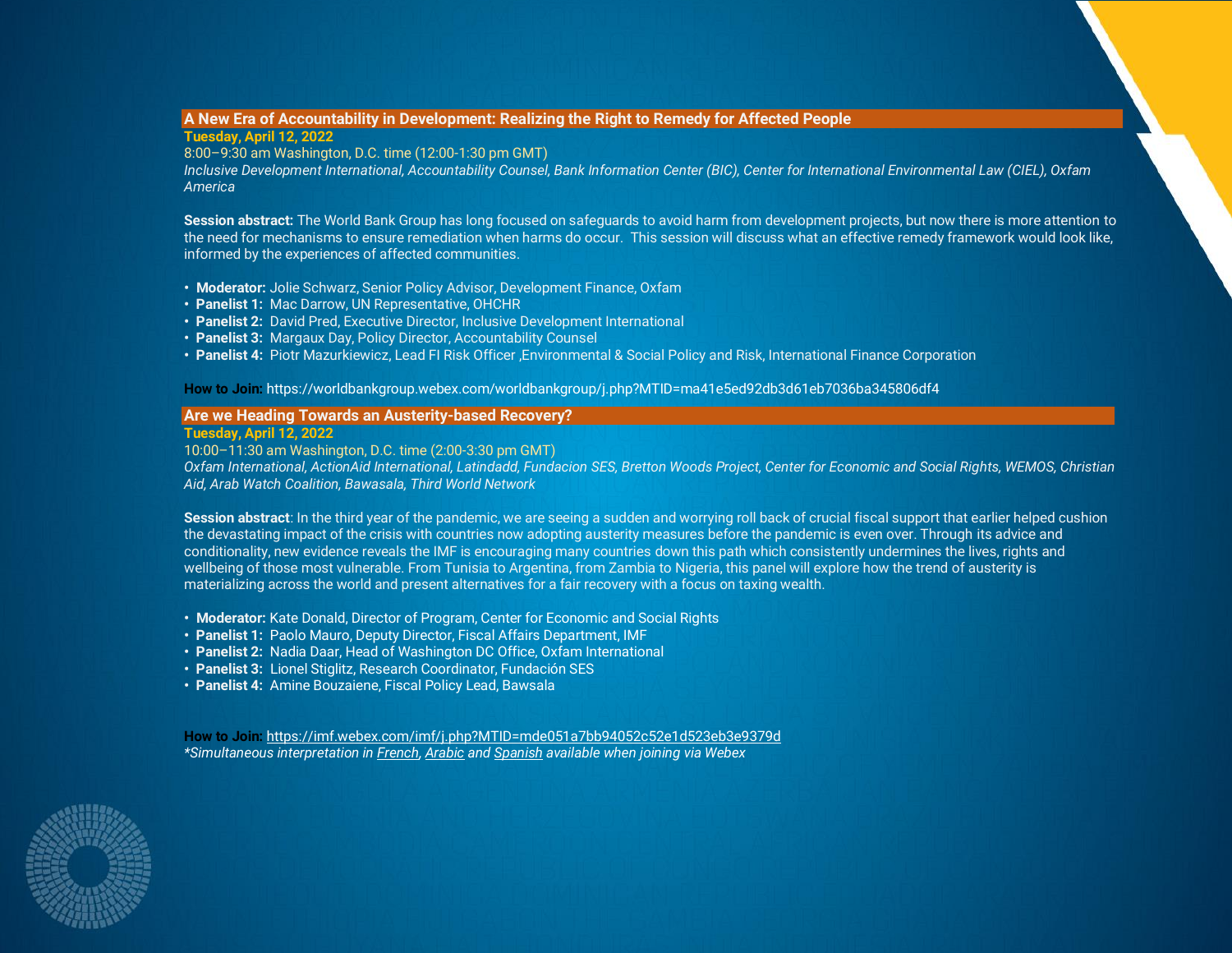## <span id="page-8-0"></span>**The IMF Gender Strategy: Making the Economy Work for Women?**

## **Wednesday, April 13, 2022**

## 8:00–9:30 am Washington, D.C. time (12:00-1:30 pm GMT)

*ActionAid, Arab Watch Coalition, Bretton Woods Project, Centro de Derechos Económicos y Sociales, Christian Aid, Eurodad, Gender Action, Global Alliance for Tax Justice, IWRAW Asia Pacific, The Kvinna till Kvinna Foundation, Latindadd, Oxfam International, Tax Justice Network, Third World Network, urgewald*

**Session abstract:** Leveraging new research, on-the-ground testimony, and diverse expertise, this panel will critically explore if the IMF's new Gender Strategy can challenge the IMF's traditional macroeconomic paradigm of debt and austerity to instead promote policies that support a gender-just recovery to build an economy that works for women and all genders.

- **Moderator:** Emma Burgisser, Economic Justice Lead, Christian Aid
- **Panelist 1:** Bhumika Muchhala, Senior Advisor on Global Economic Governance, Third World Network
- **Panelist 2:** Mariama Williams, Director, Institute of Law and Economics, Jamaica
- **Panelist 3:** Ratna Sahay, Senior Gender Advisor, IMF
- **Panelist 4:** Jessica Mandanda, Young Urban Activist, Malawi

**How to Join:** [https://imf.webex.com/imf/j.php?MTID=m866ef94a50d1b6a6d0527c9f0ec8920e](https://nam10.safelinks.protection.outlook.com/?url=https%3A%2F%2Fimf.webex.com%2Fimf%2Fj.php%3FMTID%3Dm866ef94a50d1b6a6d0527c9f0ec8920e&data=04%7C01%7CAHowes%40imf.org%7C0dcd877d3ac84c954fdc08da12509a73%7C8085fa43302e45bdb171a6648c3b6be7%7C0%7C0%7C637842434951705437%7CUnknown%7CTWFpbGZsb3d8eyJWIjoiMC4wLjAwMDAiLCJQIjoiV2luMzIiLCJBTiI6Ik1haWwiLCJXVCI6Mn0%3D%7C3000&sdata=RaZHcfGDpdD2jZD1CBKEMNrBxWHygglOrPxwc%2F4%2B1Nw%3D&reserved=0) *\*Simultaneous interpretation in French, Arabic and Spanish available when joining via Webex*

## <span id="page-8-1"></span>**Towards a World Bank Private Sector Development Strategy that Puts People and Planet before Profit Wednesday, April 13, 2022**

10:00–11:30 am Washington, D.C. time (2:00-3:30 pm GMT) *Eurodad, The Bretton Woods Project, Christian Aid, ITUC and Oxfam*

**Session abstract:** Last year, the World Bank announced the discontinuation of the Doing Business Report, which encapsulated its vision of private sector development. This session will examine the harmful legacy of the DBR, including the inconsistency with the WB's mandate, and how this risks being replicated in the Business Enabling Environment project. It will also discuss an alternative vision of private sector development that supports poverty reduction and economic diversification, and properly values people and the planet. It will identify the steps that states can take to build an 'enabling business environment' consistent with such a vision and the implications for the WB's work.

- **Moderator:** Luiz Vieira, Bretton Woods Project
- **Panelist 1:** Amanda Janoo, Economics and Policy Lead, Wellbeing Economy Alliance
- **Panelist 2:** Alejandra Scarpini, PODER
- **Panelist 3:** Chris Roberts, Canadian Labor Congress
- **Panelist 4:** Norman Loayza, Director of the Global Indicators Group, World Bank

**How to Join:** https://worldbankgroup.webex.com/worldbankgroup/j.php?MTID=m7b33550e522779302914edb7d4a63c2d

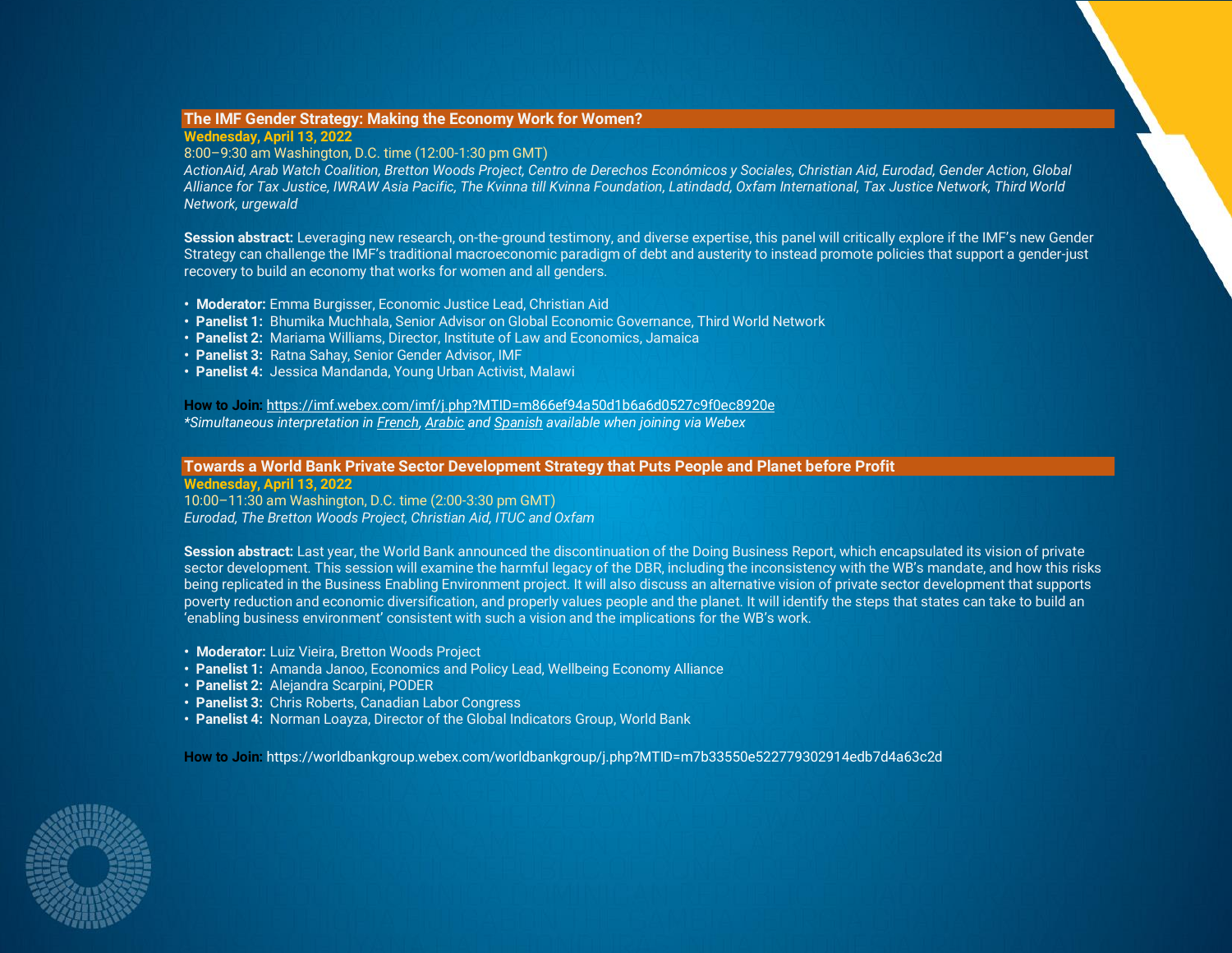## <span id="page-9-0"></span>**Exploding the Myths - World Bank Gas Finance and Recommendations to Shift Investment to Renewable Solutions Thursday, April 14, 2022**

8:00–9:30 am Washington, D.C. time (12:00-1:30 pm GMT) *Climate Action Network International, Christian Aid, OCI, E3G, Recourse, FoE\_US, Big Shift Global*

**Session abstract:** Colleagues from countries where WBG is supporting gas will join this panel on World Bank gas finance. The panel will explode the myths around gas as a transition fuel, expose the impacts of ongoing WBG investment in gas and outline the arguments for leapfrogging to renewables.

- **Moderator:** Journalist working on gas (name TBC)
- **Panelist 1:** Haneea Isaad, Associate Researcher, Rural Development Policy Institute, Pakistan
- **Panelist 2:** Victoria Ibezim-Ohaeri, Executive Director, Spaces for Change
- **Panelist 3:** Panelist from Mozambique or Ghana (TBC)

**How to Join:** https://worldbankgroup.webex.com/worldbankgroup/j.php?MTID=m077f7f4a22c8cee6d49e9abd4a602be5

<span id="page-9-1"></span>**National and Global Debt Mechanisms towards Long Term Sustainability in a Post COVID-19 Recovery**

**Thursday, April 14, 2022** 10:00–11:30 am Washington, D.C. time (2:00-3:30 pm GMT) *LATINDADD, APMDD, AFRODAD, JUBILEE USA, EURODAD*

**Session abstract**: Multiple crises have exacerbated Southern countries' sovereign debt burdens and vulnerabilities, as well as increased the corporate debt. Global and national mechanisms are needed to be in place towards debt sustainability and an equitable recovery. This panel will address debt justice challenges with a view from the Global South.

- **Moderator:** Iolanda Fresnillo, Debt Justice Policy and Advocacy Manager, Eurodad and Eric Le Compte, Executive Director, Jubilee USA
- **Panelist 1:** Patricia Miranda, Global Advocacy Director, LATINDADD
- **Panelist 2:** Lidy Nacpil, Coordinator, APMDD
- **Panelist 3:** Jason Braganza, Executive Director, AFRODAD
- **Panelist 4:** Martin Cerisola, Assistant Director, Strategy, Policy and Review Department
- **Panelist 5:** Diego Rivetti, Senior Debt Specialist at Macroeconomics Trade and Investment (MTI) Global Practice, World Bank

**How to Join:** Link will be updated here